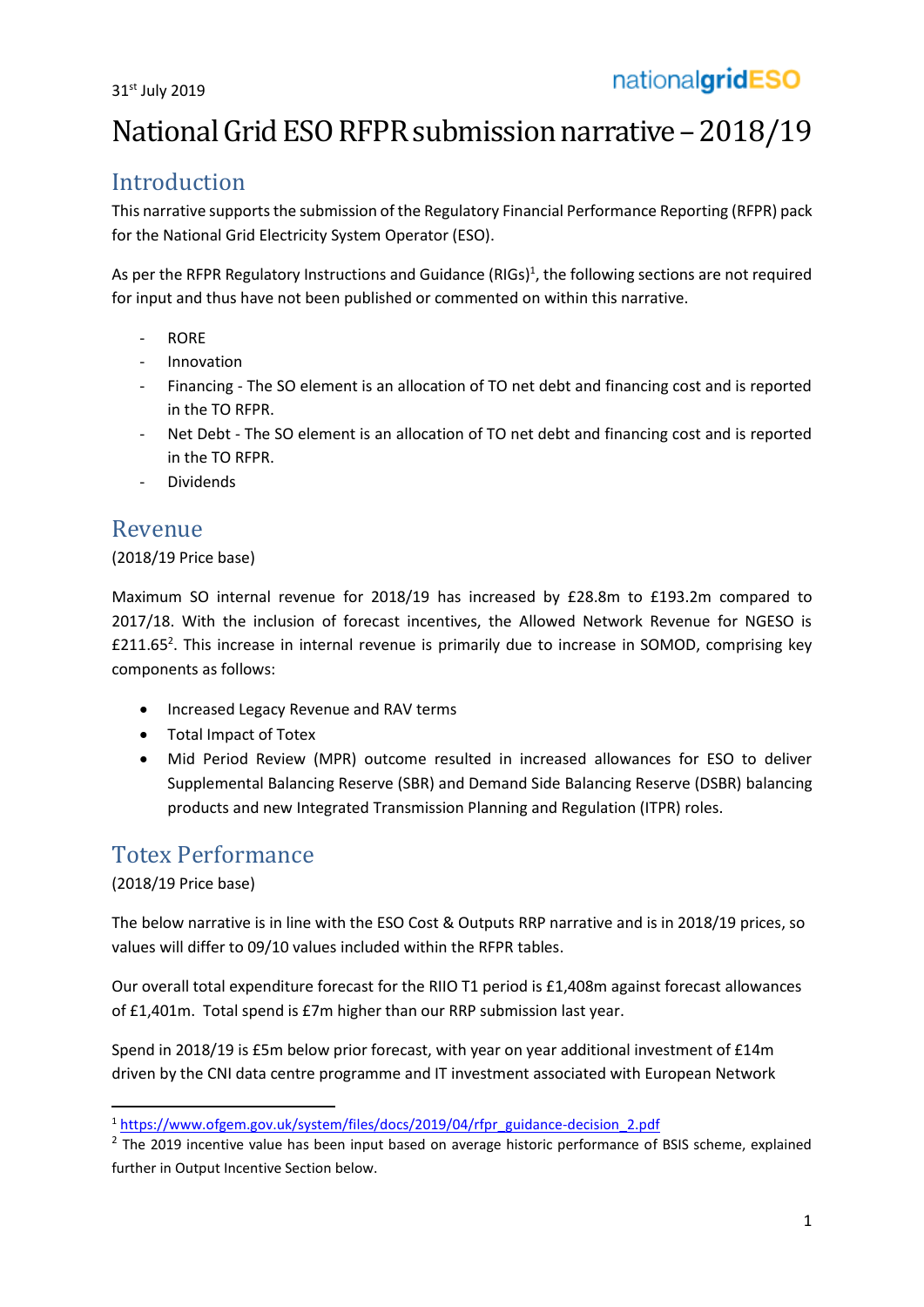# nationalgridESO

#### 31<sup>st</sup> July 2019

codes. Opex spend increased compared to 2017/18 by £19m with £12m of this due to work required for legal separation of the ESO. There were also £11m increased costs in 2018/19 associated with a multi-year cost efficiency and restructuring programme covering a range of initiatives to drive further efficiency and lower costs for customers. This has already started delivering Opex efficiencies and an organisation well positioned to take on an expanded role in the future.

Further investment in the remaining years of RIIO T1 of £130m will deliver new CNI data centres, IT systems which are compliant with EU regulations and continue to invest in capabilities to deliver on our forward plan commitments. Our Opex costs are forecast to decrease over the next two years as the legal separation work is completed and we continue to deliver savings following our restructuring programme.

Total expenditure for the full 8-year period is expected to be £7m higher than allowances.

### Totex Assumptions and enduring value adjustments

The overarching principle of enduring value adjustments is to recognise performance that relates to the T1 period. For uncertainty mechanism allowances that are volume driven, this means only recognising performance in T1 for outputs that have been delivered in T1.

#### **Totex**

- 1. The following assumptions are made within the Cost and Outputs (C&O) RRP submission and included in the allowances row headed 'Totex allowance including allowed adjustments and uncertainty mechanisms'. These are also included in the November 2018 PCFM:
	- a. Re-opener allowances are set as per the May 2018 reopener decisions.
	- b. NGET (SO) legal separation allowances are set as per the August 2018 decision.
- 2. Re-phasing
	- a. We re-phase allowances compared to those in the PCFM. This better matches allowances to the level of incurred or forecasted expenditure, providing a more accurate view of in-year performance. We have presented the impact of the rephasing allowances as a single line on the R4 totex tab. This is appropriate as rephasing does not affect the overall level of allowances recognised over the RIIO-T1 period, thus does not materially impact the RoRE (R4 totex enduring value adjustment a).
- 3. Enduring Value
	- a. Allowances for additional funding requested on 31<sup>st</sup> May 2019 for Electricity Market Reform are included per the reopener submission (R4 totex enduring value adjustment b). These were also included within the Cost and Outputs (C&O) RRP submission.

### Output incentive Performance

Forecast output incentives are assumed to be an average of the actual earned incentives in T1 to date. In the case of the new ESO incentive that has replaced the previous balancing services (BSIS) incentive, we have applied the historic average BSIS performance to the new incentive for future years as well as 2019 whilst we wait for direction from Ofgem.